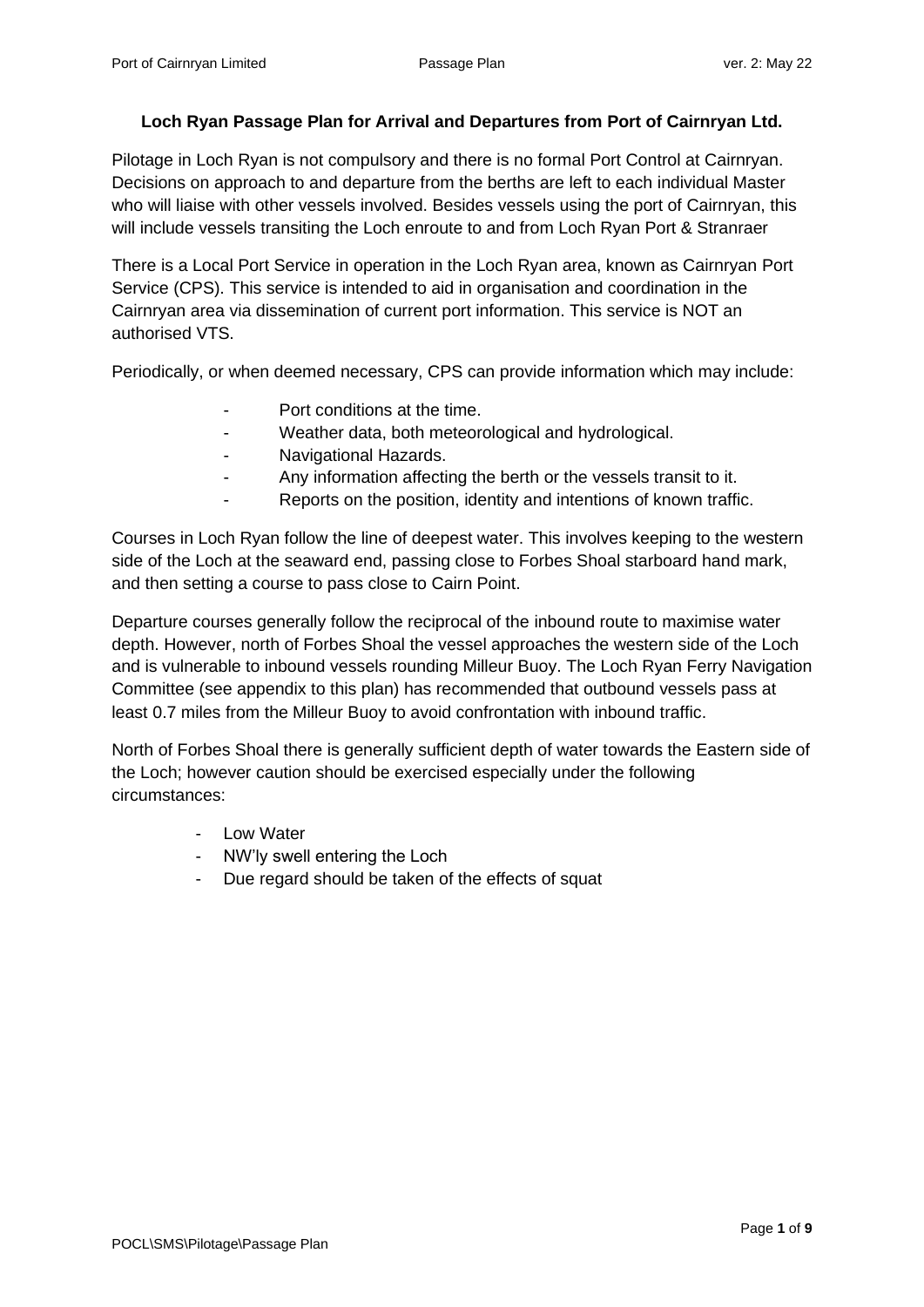#### **Arriving**

- **1. Inbound.**
	- 1. Approach Posn Milleur Buoy 225°T x 0.'2 on 090°T
	- 2. From Milleur Buoy 225°T x 0.'2 55° 01'.42N 005° 05'.40W 139°T x 1'.0
	- 3. From 55° 00.68N 005° 04.20W 166°T x 0'.95
- - 4. From Abeam Safe Water Mark 54° 59'.5N 005° 03.99W 139°T x 1'49
	- 5. From 54° 58'.62 005° 02'.20 147°T x 1'.1
- 

6. Off Cairnryan Basin, #2 berth.

# **2. Reporting**

Reporting for ferries should be as per The Summary of Agreements made by the Loch Ryan Ferry Navigation Committee on 1st May 2016, on VHF Ch. 14 (25 watt power to ensure reception by other parties in the vicinity), having first made a call on Ch 16 advising all ships to listen for further communications on Ch 14.

- 1. When due North of Corsewall Point Light, Call "All Ships Ch 16, This is (Ships Name) For traffic information Loch Ryan listen Ch 14. Then on Ch 14 call " all ships" this is (ships name) rounding Corsewall Point inbound for Cairnryan using the West side of the Loch. Any ships transiting should acknowledge your call on Ch 14.
- 2. At Milleur Buoy Call on Ch 14, " all ships" this is (ships name) rounding Milleur Buoy inbound for Cairnryan using the West side of the Loch. Any ships transiting should acknowledge your call on Ch 14. You will receive an acknowledgement call from "Cairnryan Port Services", and you may ask "Cairnryan Port Services for a wind speed and direction and height of tide at Cairnryan.
- 3. When all fast at Cairnryan #2, Call "Cairnryan Port Services" on Ch 14 and advise all fast at Cairnryan No. 2 and the time all fast.

## **3. Abort Positions**

- 1 Cable west of Milleur buoy to avoid entering Loch Ryan
- 2 Cables North West of Forbes Shoal buoys, thereafter the vessel is committed to the charted course until south of the stone breakwater at Cairn Point.
- 1 Cable north of Cairnryan, there is swinging room available to enable the vessel to return to the seaward end of the Loch.

## **4. Anchorages**

- 1. Lady Bay Approx. 55° 01'0N 005° 04'.5W, 8.2 metres.
- 2. If inadequate shelter leave Loch Ryan.

## **5. Berthing Advisor Embarkation/Disembarkation**

• Lady Bay.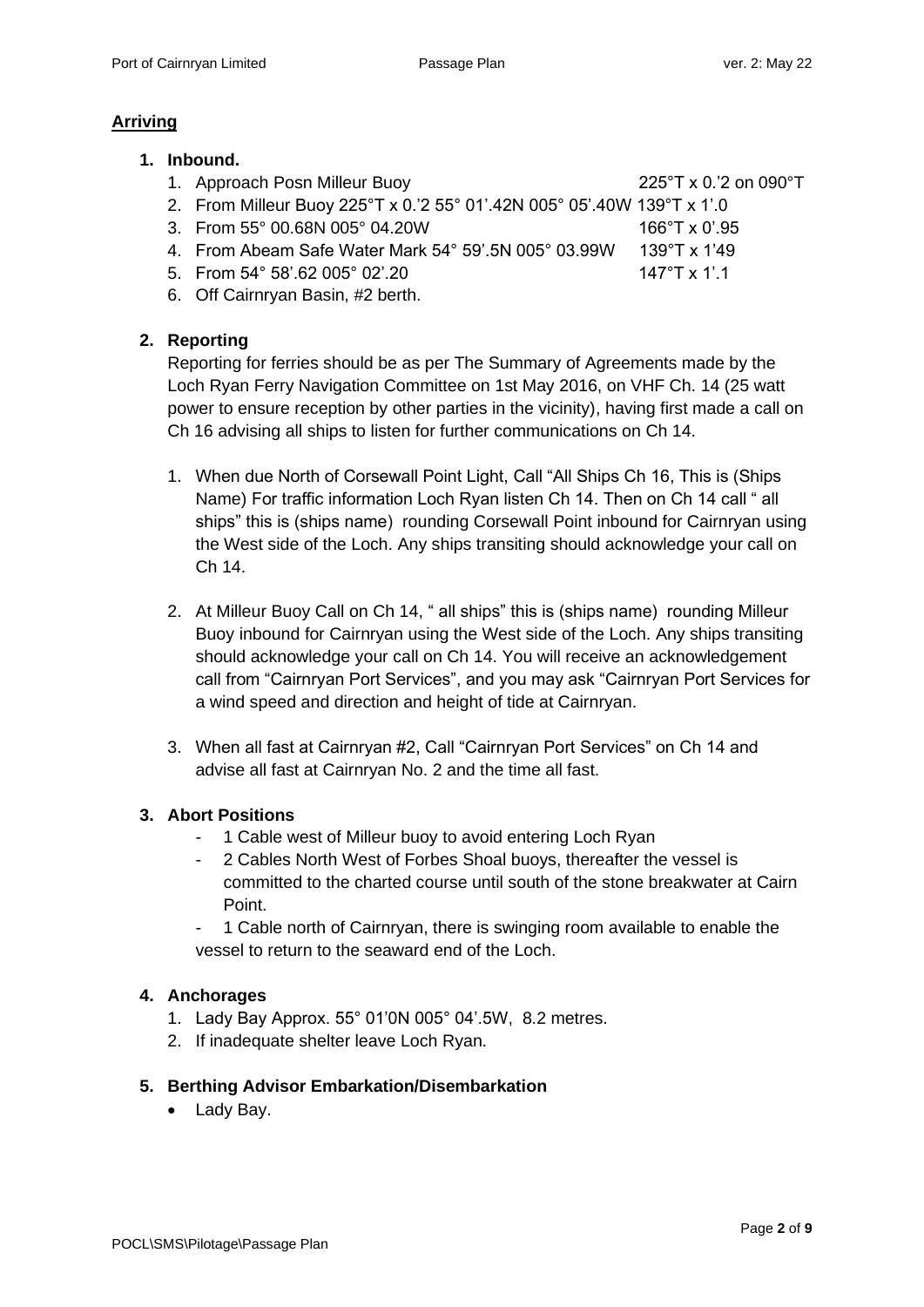#### **Departing**

| 6. | <b>Outbound</b> |
|----|-----------------|
|----|-----------------|

| 1. Off Cairnryan Basin, #2 berth                                               | $327^{\circ}$ T x 1'.1  |
|--------------------------------------------------------------------------------|-------------------------|
| 2. From 54° 58'.62 005° 02'.20                                                 | $319^{\circ}$ T x 1'.49 |
| 3. From Abm Safe Water Mark 54° 59'.5N 005° 03.99W                             | $346^{\circ}$ T x 0'.95 |
| 4. From 55° 00.68N 005° 04.20W                                                 | $166^{\circ}$ T x 0'.95 |
| 5. To Milleur Buoy $225^{\circ}$ T x 0'.7                                      | $344^{\circ}$ T x 1'14  |
| E From Millour Puoy, as required for noyt part but if atooming West keep 000°T |                         |

6. From Milleur Buoy, as required for next port, but if steaming West keep 090°T till past Corsewall Point.

#### **7. Reporting**

- 1. 5 minutes prior to departure make a call on Ch 14, *"All Ships in or approaching Loch Ryan, this is (Ships Name) intending to depart Cairnryan within the next 5 minutes, outbound for sea using the West side of the Loch".*
- *2.* When passing Forbes Shoal again on Ch 14, *"All Ships in or approaching Loch Ryan, this is (Ships Name) passing Forbes Shoal outbound for sea, intending to use the West side of the Loch".*

#### **8. Anchorage**

• Is the same as inbound.

#### **9. Chart**

• BA 1404

#### **10. Publications**

- 1. Admiralty Sailing Directions No. 66 West Coast of Scotland,
- 2. Admiralty List of Lights and Fog Signals Volume A.

#### **11. Tides**

- 1. MHWS 2.8m MLWS 0.4
- 2. Tidal streams 150°/340° across mouth of basin, rate about 1.4knt.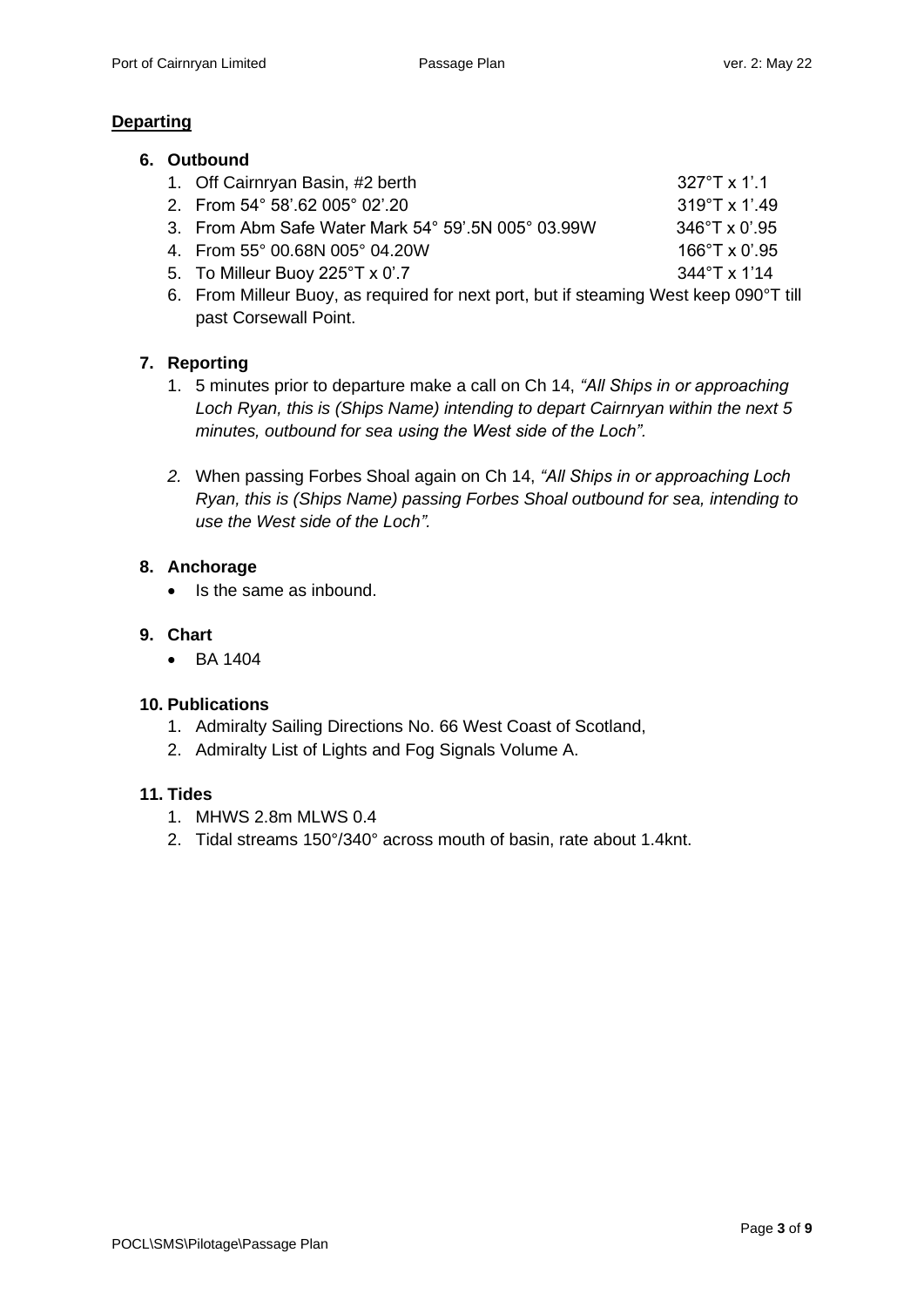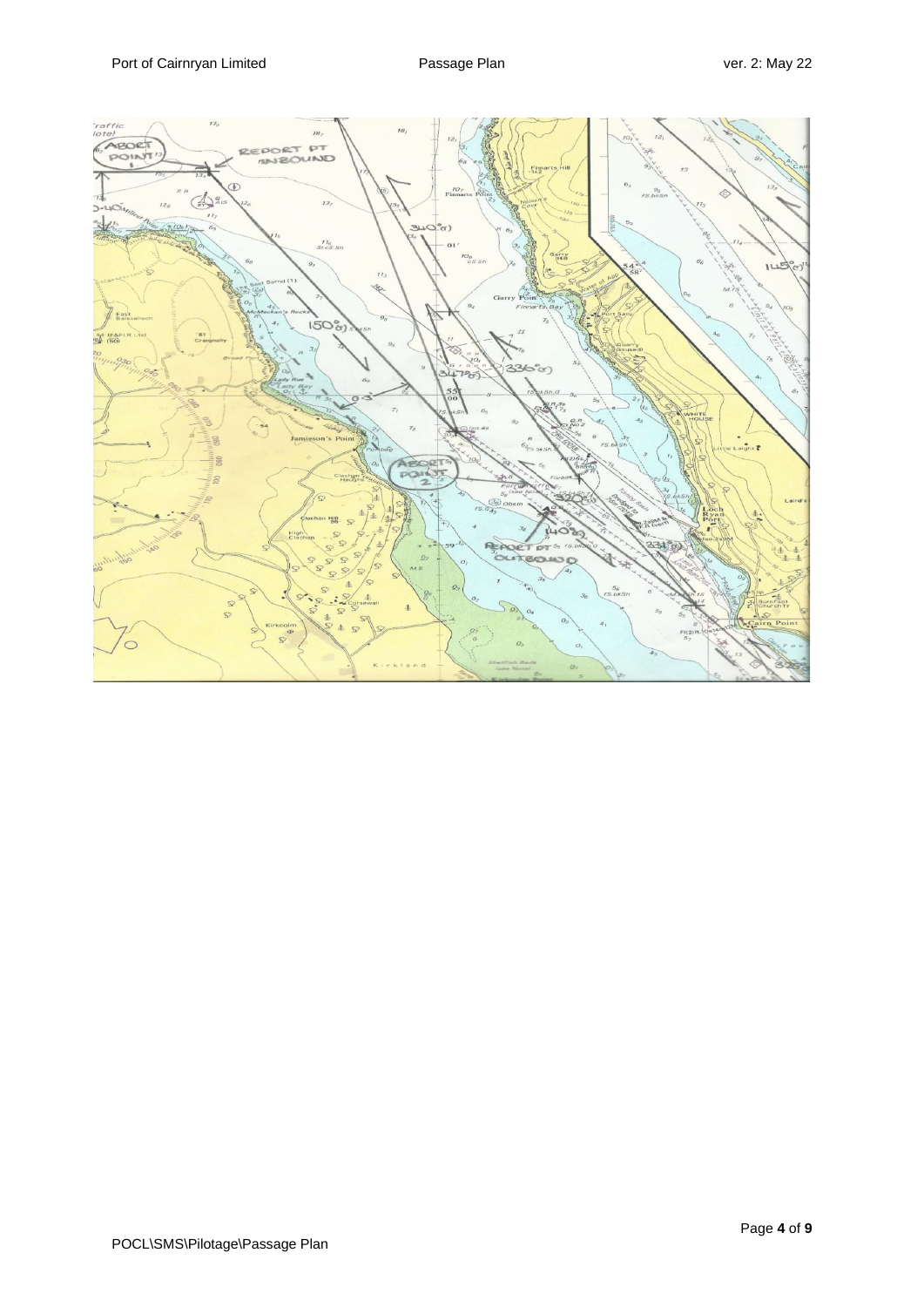#### **Summary of agreements made by:**

# **THE LOCH RYAN FERRY NAVIGATION COMMITTEE**

as of 0001Hrs GMT on 1<sup>st</sup> May 2016

#### - affecting vessels operated by P&O Ferries & Stena Line

## **Nothing in these agreements relieves any vessel of its duty to comply with the MS Distress Signals and Prevention of Collisions Regulations 1996 (COLREGS as amended).**

The use of the phrase "deeper water in the prohibited anchorage area" within this document shall be taken to mean the deeper water to be found within the prohibited anchorage area towards the west side of Loch Ryan and as indicated upon the chart extract included in this agreement at Annex 1.

#### **1. Intership Communications**

All ships that are party to the agreement are to call on Ch. 16 prior to entering the Loch and before departing their berths advising all vessels to listen to Ch.14 for further communications regarding movements and manoeuvres. Communications can then be monitored by all other ships in the vicinity. Ship's AIS may be used to identify other vessels.

VHF Communications by ships navigating the loch should be transmitted using 25 Watts power and those communications should be positively acknowledged by ships party to this agreement

## **All vessels inbound to Loch Ryan will:-**

▪ On passing Corsewall Point make an *"Approaching Loch Ryan"* broadcast on VHF Ch.14 to *"All ships in Loch Ryan"* and thence maintain a listening watch on both VHF Ch.14 & 16. At this point the inbound ship's intention to use the deeper water in the prohibited anchorage area should be stated.

▪ Make a further *"All ships in Loch Ryan"* broadcast on VHF Ch.14 reporting passing Milleur Buoy. At this time the inbound ship will establish communication with any outbound ship. Intention to use the deeper water in the prohibited anchorage area should be re-stated.

Loch Ryan Port bound vessels already routinely report on VHF Ch.14 passing Milleur Buoy, and their call will be acknowledged by Loch Ryan Port.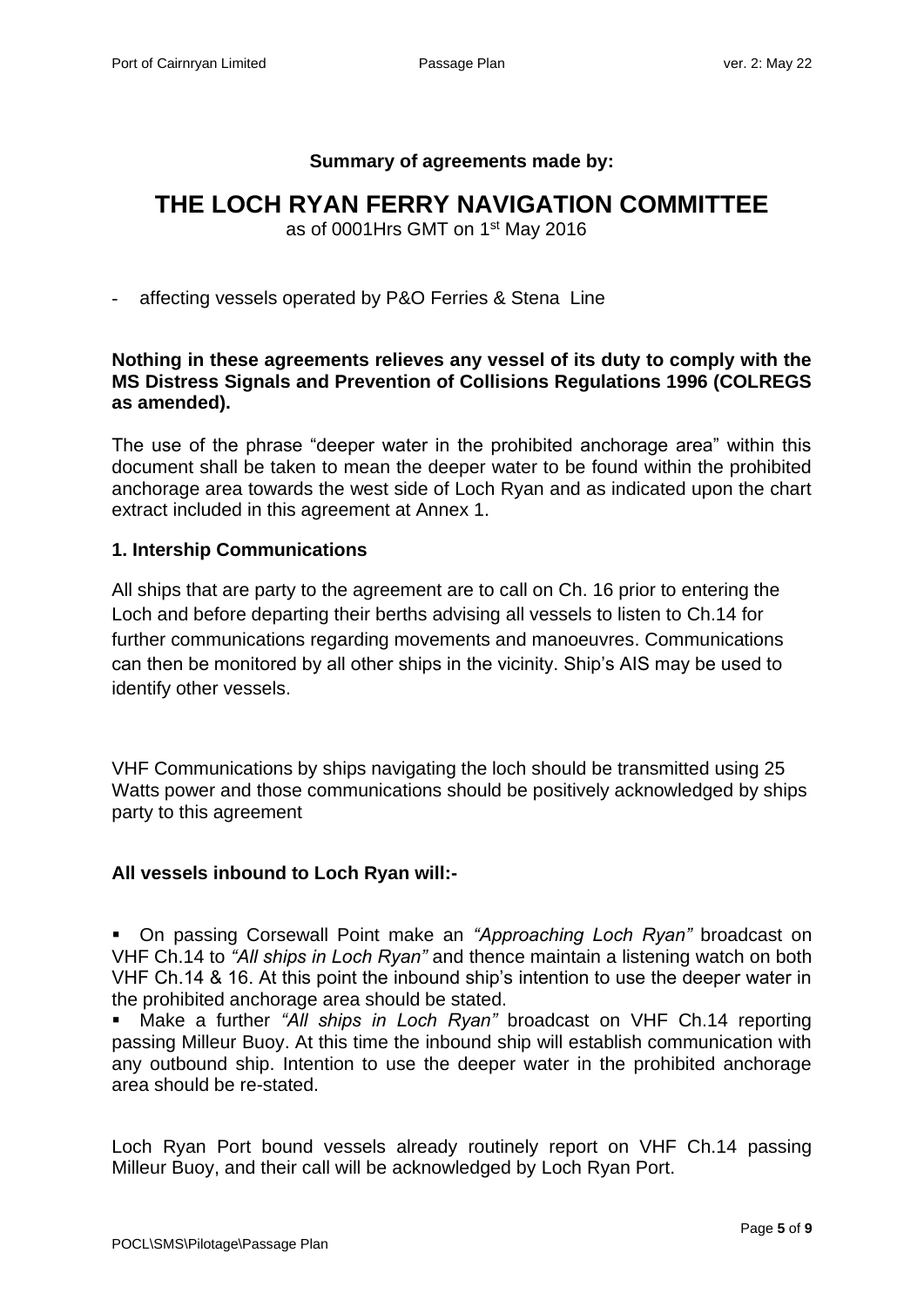# **All vessels departing from berths in Loch Ryan will:-**

▪ Five minutes prior to departure, make an *"Intention to depart"* broadcast on VHF Ch.14 to *"All ships in or approaching Loch Ryan"*, and thence maintain a listening watch on both VHF Ch.14 & 16. At this point intention to use the deeper water in the prohibited anchorage area shall be stated.

# **All vessels proceeding outbound in Loch Ryan will:-**

▪ Make a further *"All ships approaching Loch Ryan"* broadcast on VHF Ch.14 reporting passing Forbes Shoal buoy outwards.

These reporting points should be included in each ship's passage plans and checklists to ensure that they became routine and are not overlooked.

# **2. Operating Principles**

In the event of a High Speed Craft operating in Loch Ryan they will endeavour not to operate in the critical speed range between Cairn Point and Forbes Shoal if there is another ship in that area.

## **3. Passing Manoeuvres**

Risk Assessment has identified the need for control measures:

- 1. Conventional ships may use the deeper water in the prohibited anchorage area.
- 2. An inbound ship passing Milleur Buoy shall communicate with an outbound ship to confirm intentions.
- 3. Safe separation of inbound and outbound ships will be ensured by use of agreed waypoints off Milleur Buoy as detailed in Paragraph 5..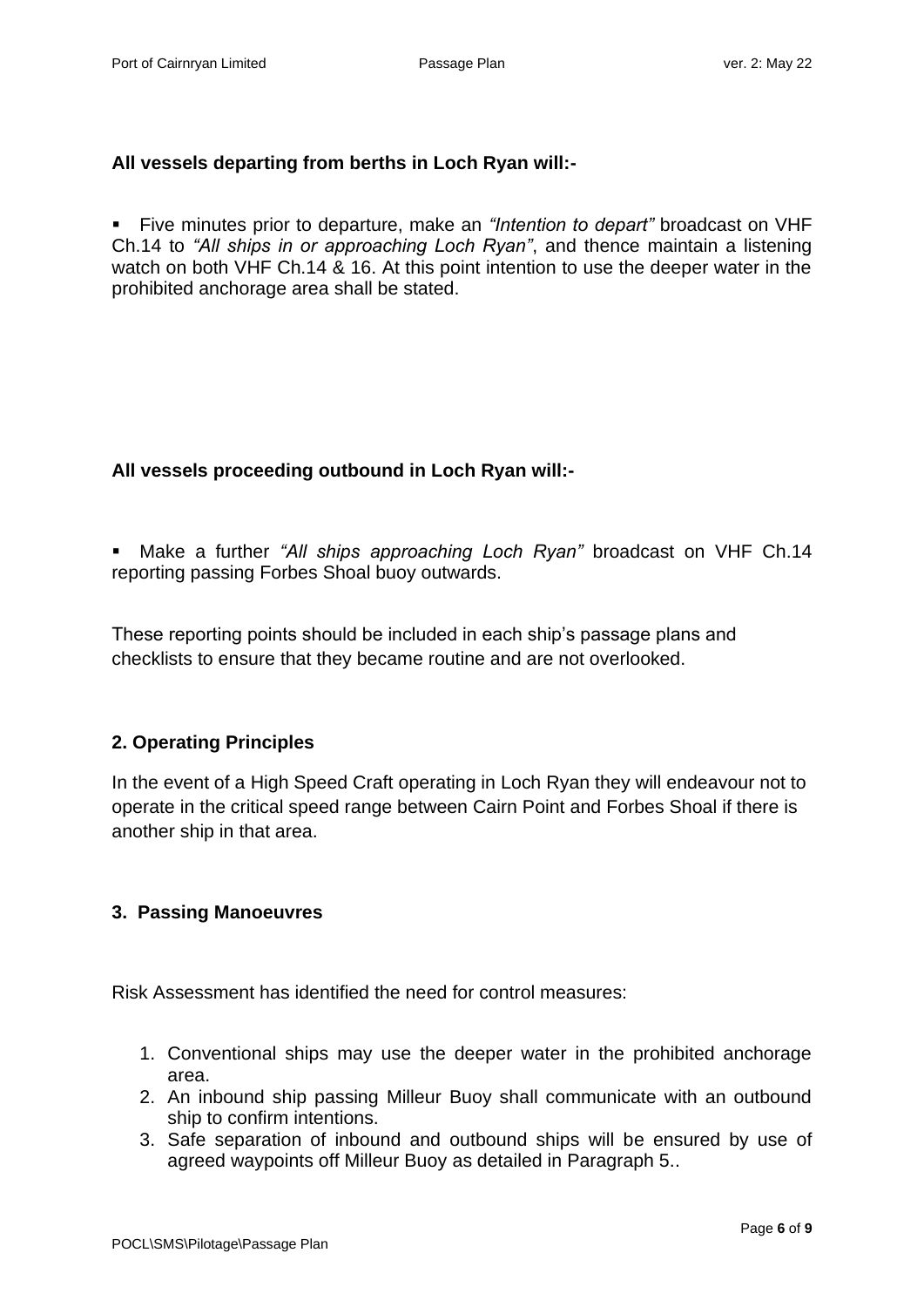4. If an outbound P&O vessel has passed Cairn Point a Stena Line vessel will not depart the berth at Loch Ryan Port until the P&O vessel is past and clear. Ships that have requested the use of the deeper water in the prohibited anchorage area shall remain within the deeper water in the prohibited anchorage area until clear of the safe water mark.

## **4. Overtaking Manoeuvres Within Loch Ryan and Immediate Approaches:-**

Ships party to this agreement will not overtake anywhere within Loch Ryan unless positive agreement has been received from the ship they intend to overtake and others in the vicinity. The overtaking vessel shall make such agreements in good time.

# **5. Tracks To Maintain Safe Separation At Milleur Buoy**

Normal outbound and inbound tracks will pass close to Milleur Buoy, however, in the event of Ferries passing in the vicinity of Milleur Buoy, the following tracks have been agreed to ensure safe separation between outbound and inbound traffic:-

## **Outbound**

Once clear of the deeper water in the prohibited anchorage area, or past Forbes Shoal Buoy, outbound ships should set course for a point 0.7 nm northeast of Milleur Buoy.

## **Inbound**

Inbound ships should head for a point 0.2 nm north of Milleur Buoy, thereby maintaining a safe separation from any outbound ship.

## **6. Information to Relieving Vessels**

When a relief vessel is operating instead of one of the regular ferries that is party to the Agreement, the master of the relief vessel must be informed of the Agreements reached by this Committee. The responsibility for ensuring this will lie with the Management of the company whose vessel is being relieved.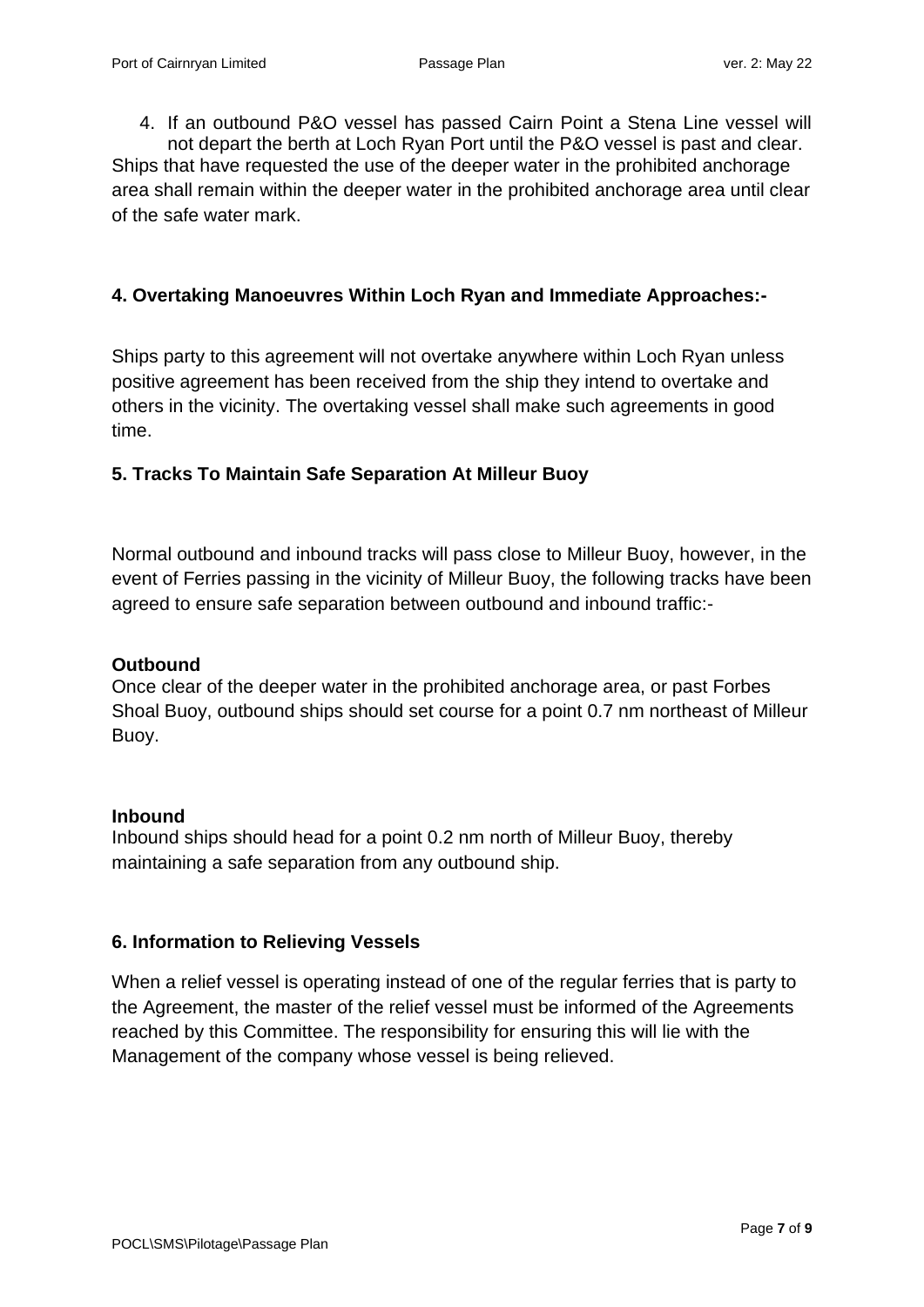# **7. Relations with the Glasgow and Belfast Marine Offices of the Maritime and Coastguard Agency**

- 1. Copies of the minutes of all Loch Ryan Ferry Navigation Committee meetings shall be forwarded to the Glasgow and Belfast Marine Offices.
- 2. Any near misses that occur within Loch Ryan shall be reported to the Maritime and Coastguard Agency by the Master(s) of the vessels involved.
- 3. Any changes to this agreement shall be notified to the Maritime and Coastguard Agency prior to implementation.